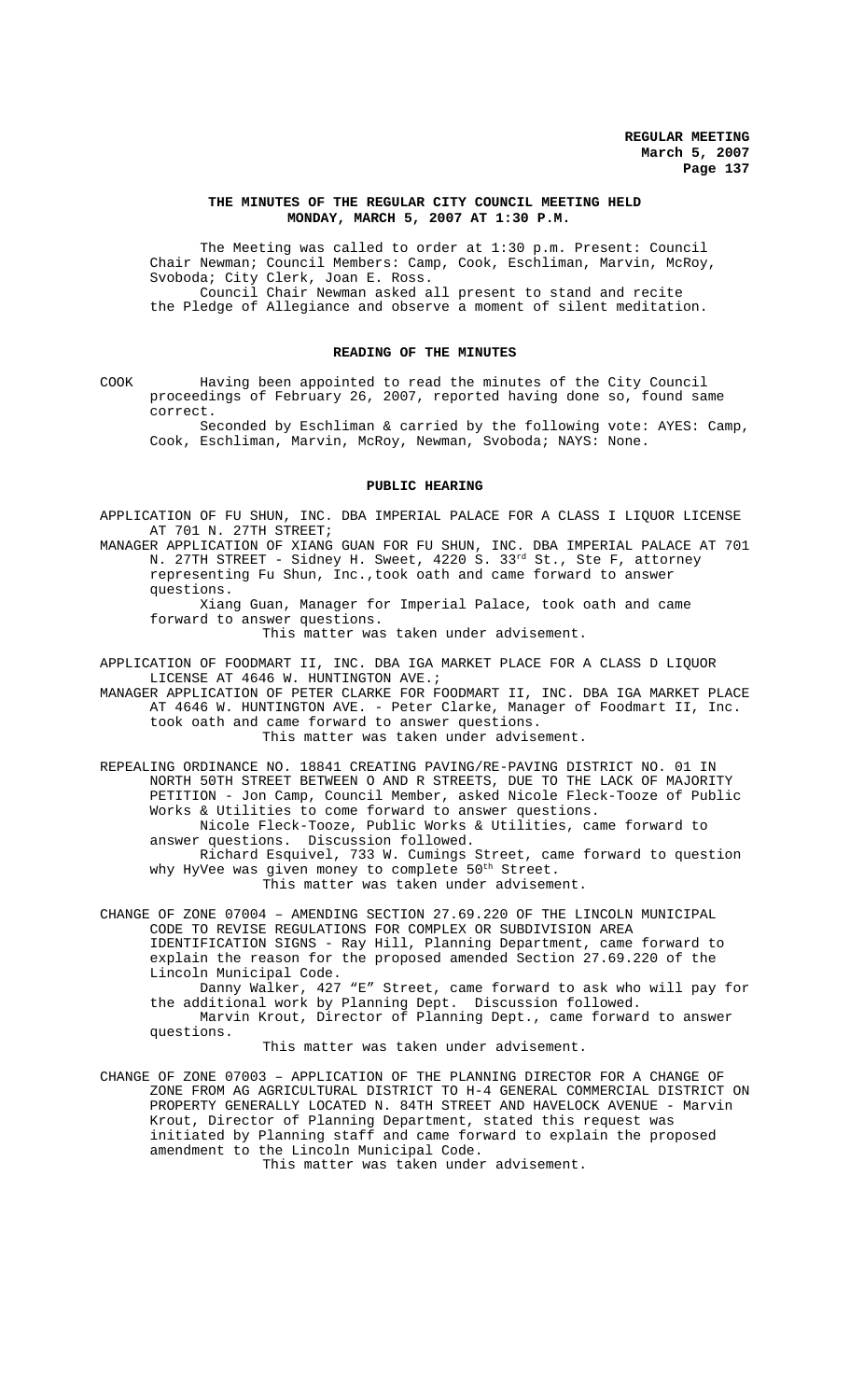- MISC. 06012 AMENDING TITLE 26 OF THE LINCOLN MUNICIPAL CODE RELATING TO THE LAND SUBDIVISION ORDINANCE BY AMENDING SECTION 26.11.032 TO DELETE THE FILING DEADLINE BEFORE A PRELIMINARY PLAT MAY BE SCHEDULED ON THE PLANNING COMMISSION AGENDA; AND BY AMENDING SECTIONS 26.11.037, 26.11.060 AND 26.31.010 TO PROVIDE THAT ALL APPLICATIONS WHICH HAVE BEEN PLACED ON PENDING BY THE SUBDIVIDER SHALL AUTOMATICALLY EXPIRE ONE YEAR THEREAFTER UNLESS THE SUBDIVIDER REQUESTS THE APPLICATION BE REMOVED FROM PENDING PRIOR TO THE EXPIRATION DATE. (RELATED ITEMS: 07-33, 07- 32);
- CHANGE OF ZONE 06062 AMENDING TITLE 27 OF THE LINCOLN MUNICIPAL CODE RELATING TO ZONING BY AMENDING SECTIONS 27.27.080, 27.28.090, 27.31.100, 27.37.070, AND 27.51.100 RELATING TO THE O-3 OFFICE PARK DISTRICT, R-T RESIDENTIAL TRANSITION DISTRICT, B-2 PLANNED NEIGHBORHOOD BUSINESS DISTRICT, B-5 PLANNED REGIONAL BUSINESS DISTRICT, I-3 EMPLOYMENT CENTER DISTRICT, RESPECTIVELY; AMENDING SECTION 27.60.040 RELATING TO PLANNED UNIT DEVELOPMENTS; AMENDING SECTION 27.63.020 RELATING TO SPECIAL PERMITS; AMENDING SECTION 27.65.030 RELATING TO COMMUNITY UNIT PLANS; AND AMENDING SECTION 27.81.040 RELATING TO AMENDMENTS TO THE ZONING CODE; TO PROVIDE THAT ALL APPLICATIONS WHICH HAVE BEEN PLACED ON PENDING BY THE APPLICANT SHALL AUTOMATICALLY EXPIRE ONE YEAR THEREAFTER UNLESS THE APPLICANT REQUESTS THE APPLICATION BE REMOVED FROM PENDING PRIOR TO THE EXPIRATION DATE. (RELATED ITEMS: 07-33, 07-32) - Ray Hill, Planning Department, stated this amendment is to give the Counter Planner more time to get ready for meetings on Friday. Discussion followed. Marvin Krout, Director of Planning Dept., came forward to answer questions.

This matter was taken under advisement.

DIRECTING THE SUBMISSION OF A PROPOSED GENERAL OBLIGATION BOND ISSUE FOR CONSTRUCTION OF IMPROVEMENTS TO THE CITY'S STORM SEWER AND DRAINAGE SYSTEM AT THE MAY 1, 2007 CITY GENERAL ELECTION. (2/26/05 - P.H. & ACTION CON'T. 1 WK TO 3/5/07)-Nicole Fleck-Tooze, Public Works & Utilities, came forward to present the proposed general obligation bond. Trish Owens, Chamber of Commerce, came forward in support. Discussion followed. Coby Mach, LIBA, came forward to express LIBA's concerns of the proposed bond issue. Discussion followed. Peter Katt, representing LIBA, came forward to state LIBA identified \$2.5 million not needed and requested the amount of the bond be lowered. Discussion followed. John Cambridge, 3454 Grimsby Lane, came forward in support. Discussion followed. Bob Wolf, 2672 S. 13<sup>th</sup> Street, came forward as an engineer in Lincoln in support. Discussion followed. Steve Larrick, 925 S. 8<sup>th</sup> Street, came forward in support. Discussion followed. Ed Patterson, 700 N. 24<sup>th</sup> Street, came forward in support. Foster Collins, 2100 Calvert Street, came forward in support. Discussion followed. Richard Esquivel, 733 W. Cuming, came forward with questions. Nicole Fleck-Tooze, Public Works & Utilities, came forward to answer questions. Discussion followed. This matter was taken under advisement. DIRECTING THE CABLE TELEVISION ADVISORY BOARD TO CONDUCT A PERFORMANCE EVALUATION OF TIME WARNER CABLE PURSUANT TO THE CITY'S CABLE TELEVISION FRANCHISE AGREEMENT - Beth Scarborough, Time Warner Cable, came forward to explain the issues with their Navigator software. Discussion followed. Ed Patterson, 700 W. 24<sup>th</sup> Street, came forward to provide his input. Will Kerns, 2409 Sewell St., came forward to express his dissatisfaction with Time Warner and the Navigator software. Discussion followed. Diane Pratt, 5441 Pawnee, came forward to request compensation for the difficulties they have had with Time Warner's new software. Agnes Adams, 822 Dale Drive, came forward to express dissatisfaction of the new software of Time Warner. Discussion followed. Harley Horton, 2231 W. Millstone Rd., came forward to express dissatisfaction of the Navigator software. Discussion followed.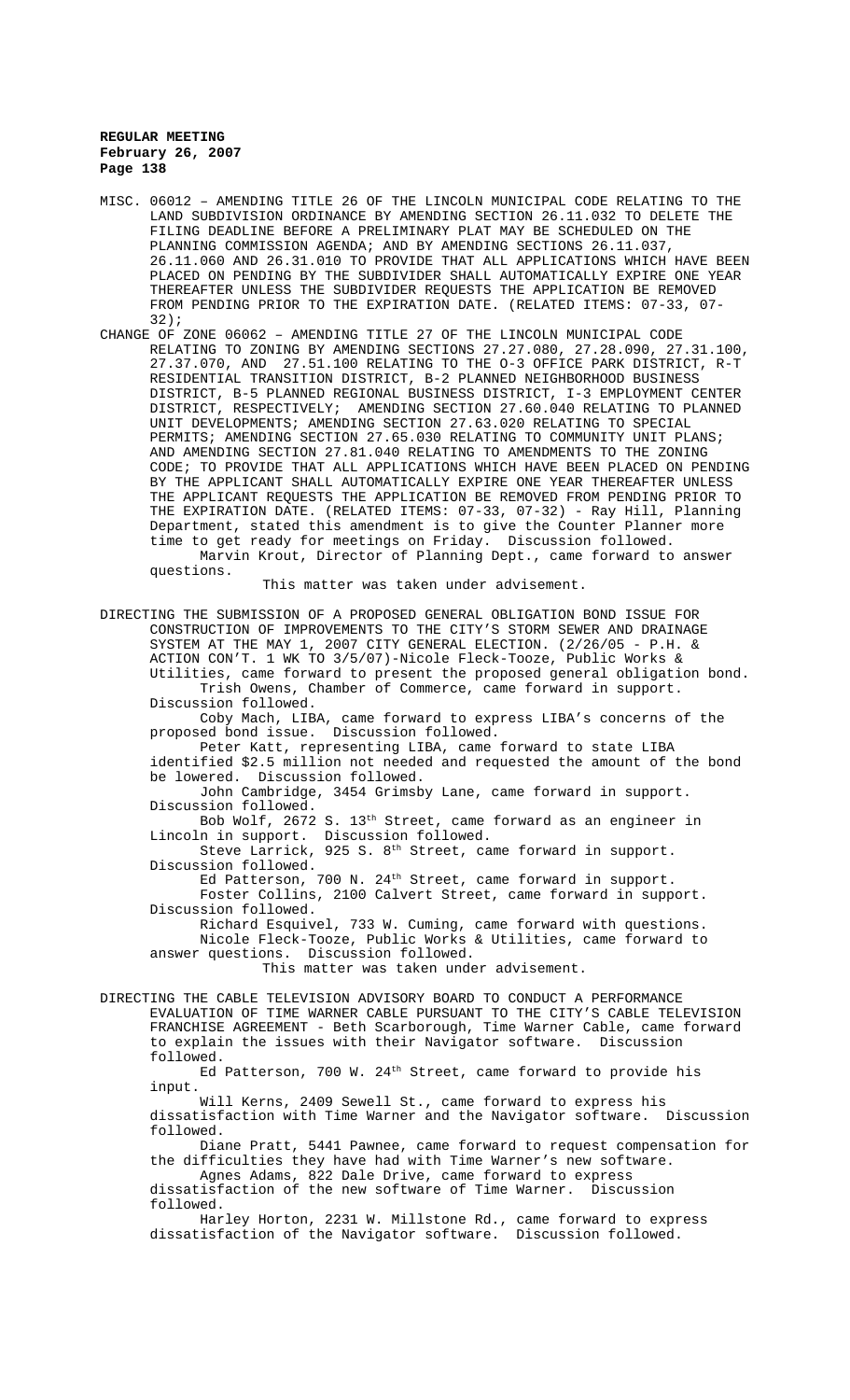Danny Walker, 427 "E" Street, came forward to ask why it is necessary to subscribe to Basic Tier to get Channel 5. Doug Meek, 5420 N. 13<sup>th</sup> Street, expressed dissatisfaction with customer service and the Navigator software. Steve Huggenberger, City Asst. Attorney, came forward to answer questions. Discussion followed.

This matter was taken under advisement.

APPROVING THE CITY'S APPLICATION FOR GRANT ASSISTANCE FROM THE SAFE ROUTES TO SCHOOL PROGRAM TO REPLACE "WALK/DON'T WALK" PEDESTRIAN SIGNAL INDICATIONS WITH "COUNTDOWN" PEDESTRIAN INDICATIONS THROUGHOUT THE CITY AT SPECIFIED LOCATIONS Scott Opfer, Public Works & Utilities, stated this is a grant application to the Department of Roads for \$31,000. The grant will reimburse the City when the signals are replaced. Discussion followed.

Danny Walker, 427 "E" Street, stated the crossing light at 17<sup>th</sup> and South Street does not allow enough time to cross the street. This matter was taken under advisement.

DIRECTING SUBMITTAL TO THE QUALIFIED ELECTORS OF THE CITY A PROPOSED CHARTER AMENDMENT AMENDING ARTICLE IV, SECTION 12 AND ARTICLE VII, SECTION 2 OF THE CHARTER RELATING TO THE DUTIES OF THE MAYOR AND THE POWERS AND DUTIES OF THE PURCHASING DIVISION, RESPECTIVELY, TO PROVIDE CONTRACTS UP TO \$50,000.00 MAY BE APPROVED BY THE MAYOR AND CONTRACTS GREATER THAN \$50,000.00 MUST BE FORMALLY BID, AND TO REPLACE OUTDATED LANGUAGE - Bill Austin, Erickson & Sederstrom, came forward as the Chair of the Board of Review for the Zucker Report to discuss the proposed Charter amendment. Vince Mejer, City/County Purchasing Agent, came forward in

opposition. He suggested that instead of amending the Charter, Public Works Department be given the purchasing authority up to \$50,000 on certain contracts. Discussion followed.

Dana Roper, City Attorney, came forward to answer questions. Discussion followed.

Danny Walker, 427 "E" Street, came forward in favor of keeping the monetary amount as low as possible. Discussion followed. This matter was taken under advisement.

**\*\* END OF PUBLIC HEARING \*\***

**TOOK BREAK 4:50 P.M. RECONVENED 5:14 P.M.**

# **COUNCIL ACTION**

#### **LIQUOR RESOLUTIONS**

APPLICATION OF FU SHUN, INC. DBA IMPERIAL PALACE FOR A CLASS I LIQUOR LICENSE AT 701 N. 27TH STREET - CLERK read the following resolution, introduced by Jon Camp, who moved its adoption for approval:

A-84263 BE IT RESOLVED by the City Council of the City of Lincoln, Nebraska:

That after hearing duly had as required by law, consideration of the facts of this application, the Nebraska Liquor Control Act, and the pertinent City ordinances, the City Council recommends that the application of Fu Shun, Inc. dba Imperial Palace for a Class "I" liquor license at 701 N. 27th Street, Lincoln, Nebraska, for the license period ending April 30, 2007, be approved with the condition that the premise complies in every respect with all city and state regulations. The City Clerk is directed to transmit a copy of this resolution to the Nebraska Liquor Control Commission.

Introduced by Jon Camp Seconded by Marvin & carried by the following vote: AYES: Camp, Cook, Eschliman, Marvin, McRoy, Newman, Svoboda; NAYS: None.

MANAGER APPLICATION OF XIANG GUAN FOR FU SHUN, INC. DBA IMPERIAL PALACE AT 701 N. 27TH STREET - CLERK read the following resolution, introduced by Jon Camp, who moved its adoption for approval:

 $A-84264$  WHEREAS, Fu Shun, Inc. dba Imperial Palace located at 701 N.  $27^{\text{th}}$ Street, Lincoln, Nebraska has been approved for a Retail Class "I" liquor license, and now requests that Xiang Guan be named manager;

WHEREAS, Xiang Guan appears to be a fit and proper person to manage said business.

NOW, THEREFORE, BE IT RESOLVED by the City Council of the City of Lincoln, Nebraska: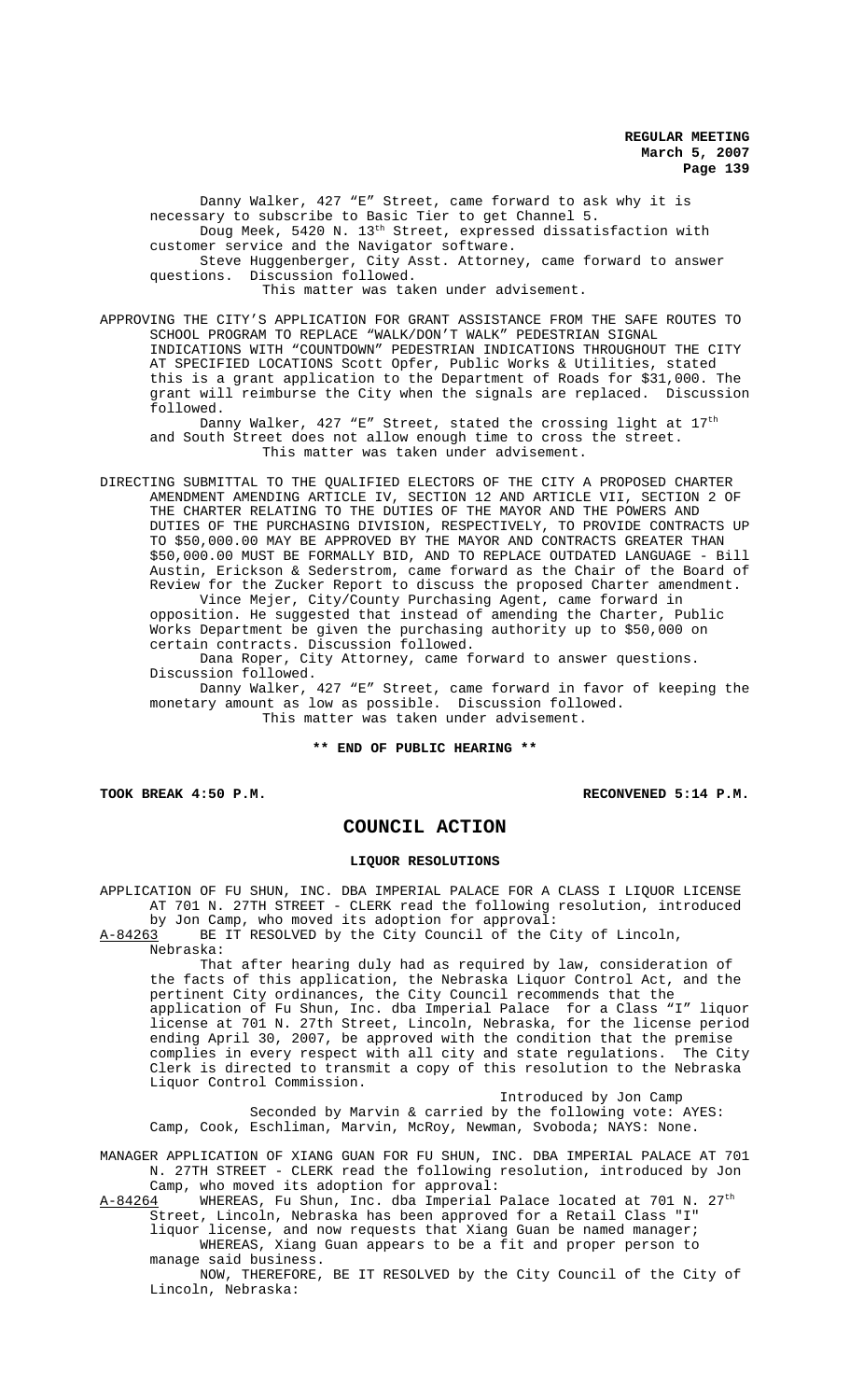That after hearing duly had as required by law, consideration of the facts of this application, the Nebraska Liquor Control Act, and the pertinent City ordinances, the City Council recommends that Xiang Guan be approved as manager of this business for said licensee. The City Clerk is directed to transmit a copy of this resolution to the Nebraska Liquor Control Commission.

Introduced by Jon Camp Seconded by Marvin & carried by the following vote: AYES: Camp, Cook, Eschliman, Marvin, McRoy, Newman, Svoboda; NAYS: None.

APPLICATION OF FOODMART II, INC. DBA IGA MARKET PLACE FOR A CLASS D LIQUOR LICENSE AT 4646 W. HUNTINGTON AVE. - CLERK read the following

resolution, introduced by Jon Camp, who moved its adoption for approval: A-84265 BE IT RESOLVED by the City Council of the City of Lincoln, Nebraska:

That after hearing duly had as required by law, consideration of the facts of this application, the Nebraska Liquor Control Act, and the pertinent City ordinances, the City Council recommends that the application of Foodmart II, Inc. dba IGA Market Place for a Class "D" liquor license at 4646 W. Huntington Ave., Lincoln, Nebraska, for the license period ending April 30, 2007, be approved with the condition that the premise complies in every respect with all city and state regulations. The City Clerk is directed to transmit a copy of this resolution to the Nebraska Liquor Control Commission.

Introduced by Jon Camp Seconded by Marvin & carried by the following vote: AYES: Camp, Cook, Eschliman, Marvin, McRoy, Newman, Svoboda; NAYS: None.

MANAGER APPLICATION OF PETER CLARKE FOR FOODMART II, INC. DBA IGA MARKET PLACE AT 4646 W. HUNTINGTON AVE. - CLERK read the following resolution,

introduced by Jon Camp, who moved its adoption for approval: A-84266 WHEREAS, Foodmart II, Inc. dba IGA Market Place located at 4646 W. Huntington Ave., Lincoln, Nebraska has been approved for a Retail Class "D" liquor license, and now requests that Peter Clarke be named manager; WHEREAS, Peter Clarke appears to be a fit and proper person to manage said business.

NOW, THEREFORE, BE IT RESOLVED by the City Council of the City of Lincoln, Nebraska:

That after hearing duly had as required by law, consideration of the facts of this application, the Nebraska Liquor Control Act, and the pertinent City ordinances, the City Council recommends that Peter Clarke be approved as manager of this business for said licensee. The City Clerk is directed to transmit a copy of this resolution to the Nebraska Liquor Control Commission.

Introduced by Jon Camp Seconded by Marvin & carried by the following vote: AYES: Camp, Cook, Eschliman, Marvin, McRoy, Newman, Svoboda; NAYS: None.

## **ORDINANCES - 2ND READING & RELATED RESOLUTIONS (as required)**

- REPEALING ORDINANCE NO. 18841 CREATING PAVING/RE-PAVING DISTRICT NO. 01 IN NORTH 50TH STREET BETWEEN O AND R STREETS, DUE TO THE LACK OF MAJORITY PETITION - CLERK read an ordinance, introduced by Jonathan Cook, repealing Ordinance No. 18841 which created Re-Paving/Paving District No. 01, which district included all that portion of North 50th Street lying between the North curbline of "O" Street, North approximately 800 +/- feet; describing the benefitted property and providing for the payment of the cost thereof, the second time.
- CHANGE OF ZONE 07004 AMENDING SECTION 27.69.220 OF THE LINCOLN MUNICIPAL CODE TO REVISE REGULATIONS FOR COMPLEX OR SUBDIVISION AREA IDENTIFICATION SIGNS - CLERK read an ordinance, introduced by Jonathan Cook, amending Section 27.69.220 of the Lincoln Municipal Code relating to area signs for complexes or subdivision areas to revise regulations for complex or subdivision area identification signs; and repealing Section 27.69.220 of the Lincoln Municipal Code as hitherto existing, the second time.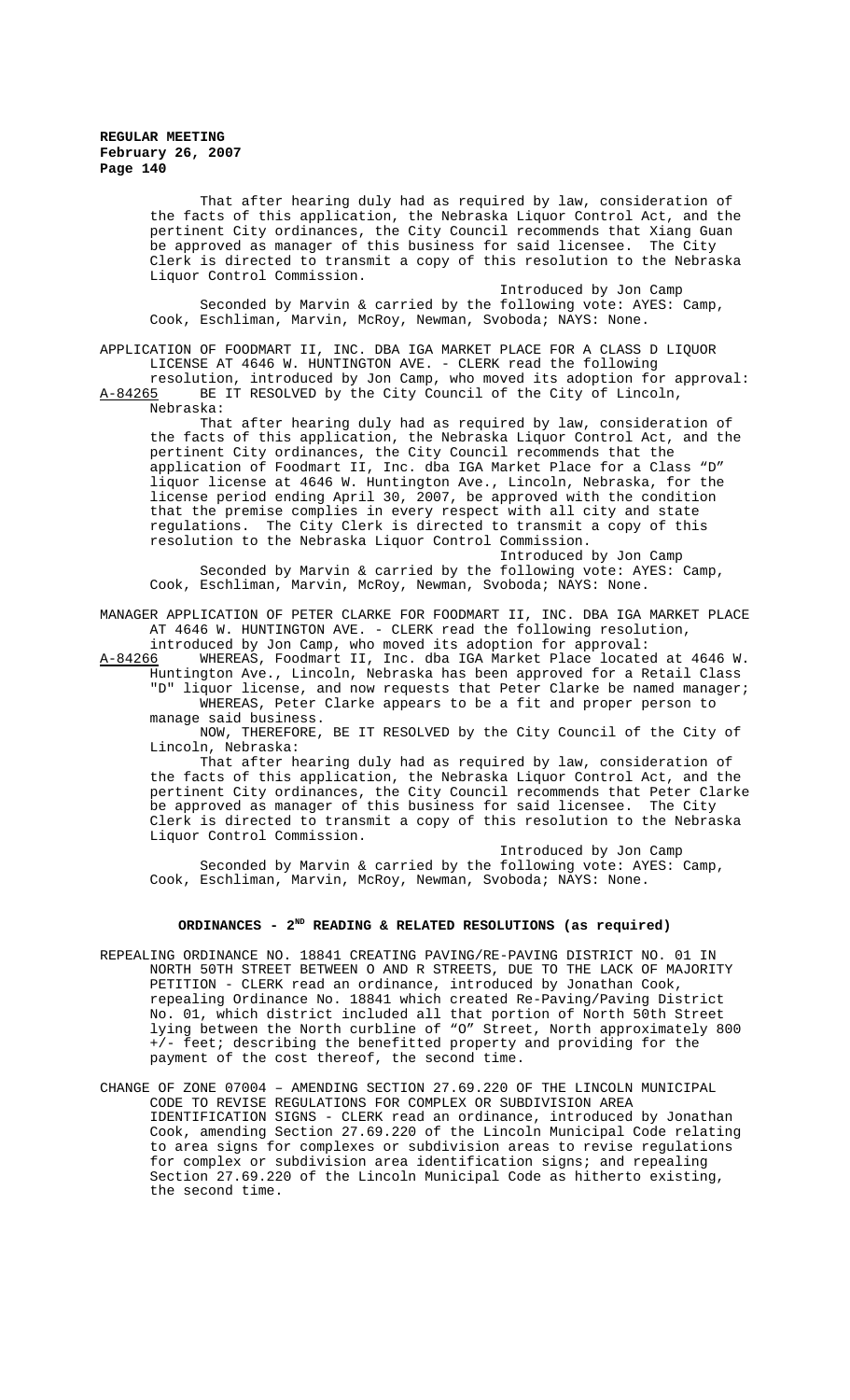- CHANGE OF ZONE 07003 APPLICATION OF THE PLANNING DIRECTOR FOR A CHANGE OF ZONE FROM AG AGRICULTURAL DISTRICT TO H-4 GENERAL COMMERCIAL DISTRICT ON PROPERTY GENERALLY LOCATED N. 84TH STREET AND HAVELOCK AVENUE - CLERK read an ordinance, introduced by Jonathan Cook, amending the Lincoln Zoning District Maps attached to and made a part of Title 27 of the Lincoln Municipal Code, as provided by Section 27.05.020 of the Lincoln Municipal Code, by changing the boundaries of the districts established and shown thereon, the second time.
- MISC. 06012 AMENDING TITLE 26 OF THE LINCOLN MUNICIPAL CODE RELATING TO THE LAND SUBDIVISION ORDINANCE BY AMENDING SECTION 26.11.032 TO DELETE THE FILING DEADLINE BEFORE A PRELIMINARY PLAT MAY BE SCHEDULED ON THE PLANNING COMMISSION AGENDA; AND BY AMENDING SECTIONS 26.11.037, 26.11.060 AND 26.31.010 TO PROVIDE THAT ALL APPLICATIONS WHICH HAVE BEEN PLACED ON PENDING BY THE SUBDIVIDER SHALL AUTOMATICALLY EXPIRE ONE YEAR THEREAFTER UNLESS THE SUBDIVIDER REQUESTS THE APPLICATION BE REMOVED FROM PENDING PRIOR TO THE EXPIRATION DATE. (RELATED ITEMS: 07-33, 07-32) - CLERK read an ordinance, introduced by Jonathan Cook, amending Title 26 of the Lincoln Municipal Code relating to the Land Subdivision Ordinance by amending Section 26.11.032 to delete the filing deadline before a preliminary plat may be scheduled on the Planning Commission agenda; and by amending Sections 26.11.037, 26.11.060 and 26.31.010 to provide that all applications which have been placed on pending by the subdivider shall automatically expire one year thereafter unless the subdivider requests the application be removed from pending prior to the expiration date; and repealing Sections 26.11.032, 26.11.037, 26.11.060, and 26.31.010 of the Lincoln Municipal Code as hitherto existing, the second time.
- CHANGE OF ZONE 06062 AMENDING TITLE 27 OF THE LINCOLN MUNICIPAL CODE RELATING TO ZONING BY AMENDING SECTIONS 27.27.080, 27.28.090, 27.31.100, 27.37.070, AND 27.51.100 RELATING TO THE O-3 OFFICE PARK DISTRICT, R-T RESIDENTIAL TRANSITION DISTRICT, B-2 PLANNED NEIGHBORHOOD BUSINESS DISTRICT, B-5 PLANNED REGIONAL BUSINESS DISTRICT, I-3 EMPLOYMENT CENTER DISTRICT, RESPECTIVELY; AMENDING SECTION 27.60.040 RELATING TO PLANNED UNIT DEVELOPMENTS; AMENDING SECTION 27.63.020 RELATING TO SPECIAL PERMITS; AMENDING SECTION 27.65.030 RELATING TO COMMUNITY UNIT PLANS; AND AMENDING SECTION 27.81.040 RELATING TO AMENDMENTS TO THE ZONING CODE; TO PROVIDE THAT ALL APPLICATIONS WHICH HAVE BEEN PLACED ON PENDING BY THE APPLICANT SHALL AUTOMATICALLY EXPIRE ONE YEAR THEREAFTER UNLESS THE APPLICANT REQUESTS THE APPLICATION BE REMOVED FROM PENDING PRIOR TO THE EXPIRATION DATE. (RELATED ITEMS: 07-33, 07-32) - CLERK read an ordinance, introduced by Jonathan Cook, amending Title 27 of the Lincoln Municipal Code relating to Zoning by amending Sections 27.27.080, 27.28.090, 27.31.100, 27.37.070, and 27.51.100 relating to the O-3 Office Park District, R-T Residential Transition District, B-2 Planned Neighborhood Business District, B-5 Planned Regional Business District, I-3 Employment Center District, respectively, by amending said sections to provide that all applications which have been placed on pending by the applicant shall automatically expire one year thereafter unless the applicant requests the application be removed from pending prior to the expiration date; amending Section 27.60.040 relating to Planned Unit Developments to provide that applications placed on pending by the applicant shall automatically expire one year thereafter unless the applicant files a request with the Planning Director requesting that the application be removed from pending; amending Section 27.63.020 relating to Special Permits to provide that applications placed on pending by the applicant shall automatically expire one year thereafter unless the applicant files a request with the Planning Director requesting that the application be removed from pending; amending Section 27.65.030 relating to Community Unit Plans to provide that applications placed on pending by the applicant shall automatically expire one year thereafter unless the applicant files a request with the Planning Director requesting that the application be removed from pending; and amending Section 27.81.040 relating to amendments to the Zoning Code to provide that applications placed on pending by the applicant shall automatically expire one year thereafter unless the applicant files a request with the Planning Director requesting that the application be removed from pending; and repealing Sections 27.27.080, 27.28.090, 27.31.100, 27.37.070, 27.51.100, 27.60.040, 27.63.020, 27.65.030 and 27.81.040 of the Lincoln Municipal Code as hitherto existing, the second time.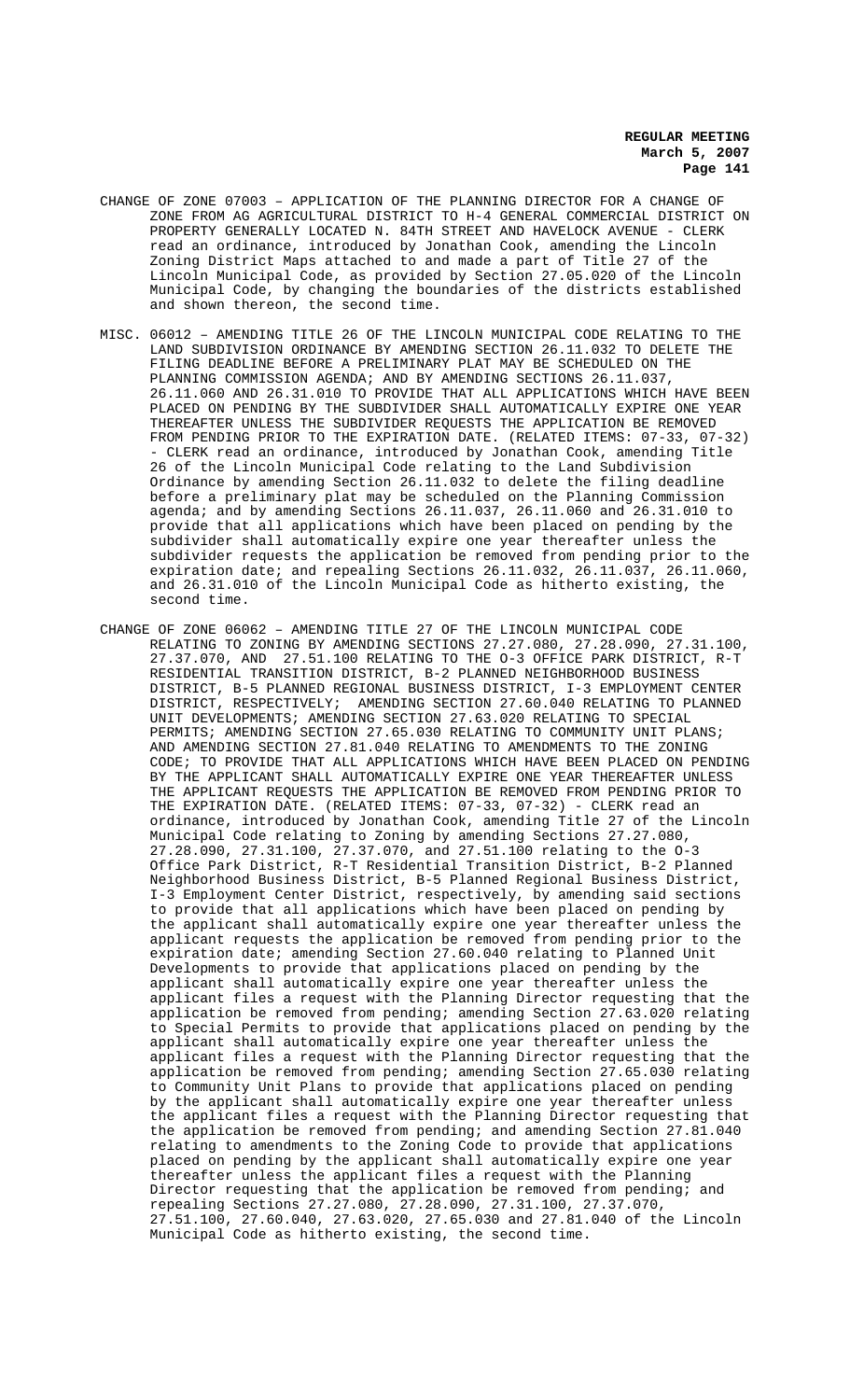#### **RESOLUTIONS**

DIRECTING THE SUBMISSION OF A PROPOSED GENERAL OBLIGATION BOND ISSUE FOR CONSTRUCTION OF IMPROVEMENTS TO THE CITY'S STORM SEWER AND DRAINAGE SYSTEM AT THE MAY 1, 2007 CITY GENERAL ELECTION. (2/26/05 - P.H. & ACTION CON'T. 1 WK TO 3/5/07) - PRIOR to reading:

CAMP Moved to defer the vote on 07R-46 until the end of the voting session when further information will be brought forward. Seconded by Marvin & carried by the following vote: AYES: Camp,

Cook, Eschliman, Marvin, McRoy, Newman, Svoboda; NAYS: None.<br>MARVIN Moved to amend Bill No. 07R-46 on page 1, Section 1, p

MARVIN Moved to amend Bill No. 07R-46 on page 1, Section 1, paragraph b. by changing "not less than \$11,600,000" to <u>\$8,300,000</u> and "not to exceed \$11,830,000" to \$8,500,000. Also, on page 2 on the Official Ballot change "not to exceed \$11,830,000" to <u>not to exceed \$8,500,000.</u> Seconded by Cook & carried by the following vote: AYES: Camp, Cook, Eschliman, Marvin, McRoy, Svoboda; NAYS: Newman.

CLERK Read the following resolution, introduced by Jon Camp, who moved its adoption:<br>A-84267 WHEREAS

A-84267 MHEREAS, in order to fund necessary improvements to and extensions of the City of Lincoln's existing storm water drainage and flood management system, and measures to achieve federal and state water quality standards, it is necessary to issue general obligation bonds and to levy a tax for the payment thereof; and

WHEREAS, it is in the best interests of the City to present the question of the issuance of such bonds and the levying of a tax to pay the same to the electors of the City at the city general election to be held by the City on Tuesday, May 1, 2007.

NOW, THEREFORE, BE IT RESOLVED by the City Council (the "Council) of the City as follows:

Section 1. The Council hereby finds and determines that:

 a. It is necessary, desirable, advisable and in the best interests of the City to design, engineer, acquire, construct and/or furnish improvements to and extensions of its existing storm water drainage and flood management system, and measures to achieve federal and state water quality standards which improvements, extensions and measures (collectively, the Improvements) shall include, but shall not necessarily be limited to, some or all of the improvements, extensions and measures generally described in Attachment 1 appended hereto and made a part hereof by reference.

 b. The estimated cost to the City of completing the Improvements will be not less than  $\frac{11}{511}$ , 600,000  $\frac{88}{58}$ , 300,000, and in order to finance the cost thereof, it will be necessary for the City to issue its general obligation bonds in the principal amount of not to exceed \$11,830,000 \$8,500,000, such bonds to be dated at the time of their issuance, and to become due and payable on such dates, bear interest at such rates, and to have such other terms as may be fixed by the City at the time of their issuance.

c. It will be necessary to cause to be levied and collected annually a tax in addition to all other taxes upon the taxable property in the City sufficient to pay the principal and interest accruing on such general obligation bonds as the same become due.<br>d. It is in the best interests of the citizens of

It is in the best interests of the citizens of the City to present the question of the issuance of such general obligation bonds and the levying of a tax to pay the same to the duly qualified electors of the City at the city general election to be held on Tuesday, May 1, 2007.

Section 2. The following proposition shall be submitted to the qualified electors of the City at the city general election to be held on Tuesday, May 1, 2007.

> (FORM OF BALLOT) **STORMWATER IMPROVEMENT BOND ISSUE**

**STATE OF NEBRASKA CITY OF LINCOLN OFFICIAL BALLOT CITY GENERAL ELECTION – TUESDAY, MAY 1, 2007. GENERAL OBLIGATION BONDS**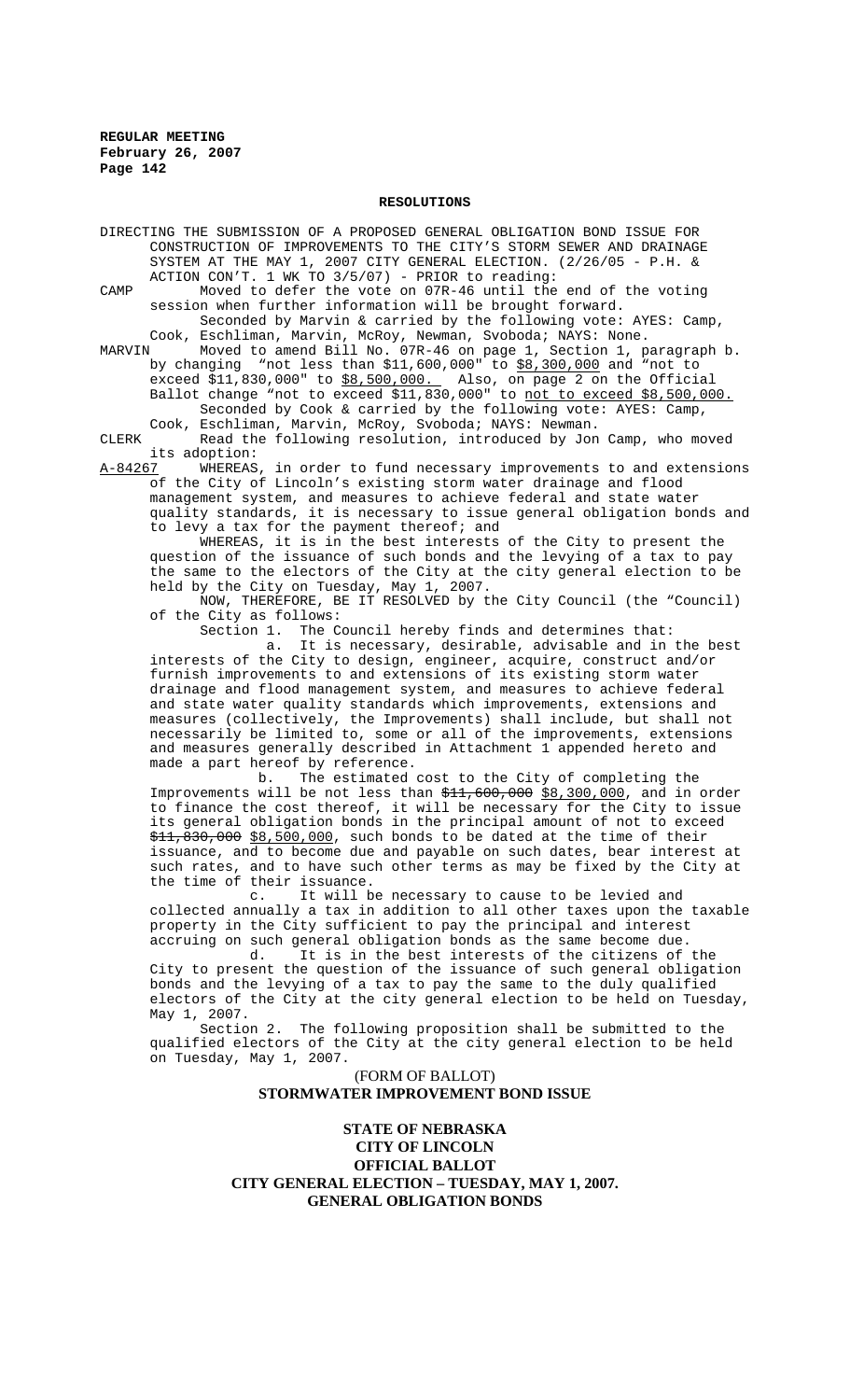"SHALL THE CITY OF LINCOLN, NEBRASKA, ISSUE ITS GENERAL OBLIGATION BONDS IN THE PRINCIPAL AMOUNT OF NOT TO EXCEED  $$11,830,000$   $$8,500,000$ FOR THE PURPOSE OF PAYING COSTS INCIDENT TO ENGINEERING, ACQUIRING, CONSTRUCTING AND/OR FURNISHING IMPROVEMENTS TO AND EXTENSIONS OF THE CITY'S STORMWATER DRAINAGE AND FLOOD MANAGEMENT SYSTEM AND MEASURES TO ACHIEVE STATE AND FEDERAL WATER QUALITY STANDARDS; SUCH BONDS TO BE DATED AT THE TIME OF THEIR ISSUANCE AND TO BECOME DUE AND PAYABLE ON SUCH DATES, BEAR INTEREST AT SUCH RATES, AND HAVE SUCH OTHER TERMS AS MAY BE FIXED BY THE CITY AT THE TIME OF THEIR ISSUANCE; AND

"SHALL THE CITY CAUSE TO BE LEVIED AND COLLECTED ANNUALLY A TAX IN ADDITION TO ALL OTHER TAXES UPON THE TAXABLE PROPERTY IN THE CITY SUFFICIENT IN RATE AND AMOUNT TO PAY THE PRINCIPAL OF AND INTEREST ON SAID BONDS AS THE SAME BECOME DUE AND PAYABLE?"

# VOTE FOR or AGAINST

Q FOR said General Obligation Bonds and Tax Levy.

Q AGAINST said General Obligation Bonds and Tax Levy.

Voters desiring to vote in favor of the proposition shall mark in the square opposite the words FOR said General Obligation Bonds and Tax Levy. Voters desiring to vote against the proposition shall mark in the square opposite the words "AGAINST said General Obligation Bonds and Tax Levy."

Section 3. The Clerk shall cause a notice of such election to be given as provided by Article III, Section 1 of the Charter of the City; and the Mayor shall be and hereby is directed to proclaim and give notice that at the general election to be held by and in the City on Tuesday, May 1, 2007, there will be submitted to the qualified electors of the City, for adoption or rejection, the general obligation bond authorization question set forth in paragraph 2 hereof; and the Clerk is further directed to publish said proclamation as provided by law.

Section 4. Such city general election will be held in each election district within the City and at the polling places designated by the Election Commissioner of Lancaster County, Nebraska (the Election Commissioner).

Section 5. The Clerk is further directed to notify the Election Commissioner for such city general election and the general obligation bond authorization question set forth in Section 2 hereof, and to procure the necessary ballots and make all other necessary arrangements for the same.

Section 6. The polling places for such city general election shall be open from 8:00 a.m. to 8:00 p.m. on Tuesday, May 1, 2007, and a copy of the general obligation bond authorization question to be submitted shall be posted at each place of voting during the hours said polls are open.

Section 7. Such city general election shall be conducted in accordance with the Charter of the City and the laws of the State of Nebraska applicable to such elections for cities of the primary class, and the ballots shall be counted, the returns made, and the results canvassed as provided for by law, and all such steps shall be taken as are provided by law in the ascertainment of the results of said election.

Introduced by Jon Camp

Seconded by Svoboda & carried by the following vote: AYES: Camp, Cook, Eschliman, Marvin, McRoy, Newman, Svoboda; NAYS: None.

ACCEPTING THE REPORT OF NEW AND PENDING CLAIMS AGAINST THE CITY AND APPROVING DISPOSITION OF CLAIMS SET FORTH FOR THE PERIOD OF FEBRUARY 1 - 15, 2007- CLERK read the following resolution, introduced by Jonathan Cook, who moved its adoption:

A-84268 BE IT RESOLVED by the City Council of the City of Lincoln, Nebraska:

That the claims listed in the attached report, marked as Exhibit "A", dated February 16, 2007, of various new and pending tort claims filed against the City of Lincoln with the Office of the City Attorney or the Office of the City Clerk, as well as claims which have been disposed of, are hereby received as required by Neb. Rev. Stat. § 13-905 (Reissue 1997). The dispositions of claims by the Office of the City Attorney, as shown by the attached report, are hereby approved: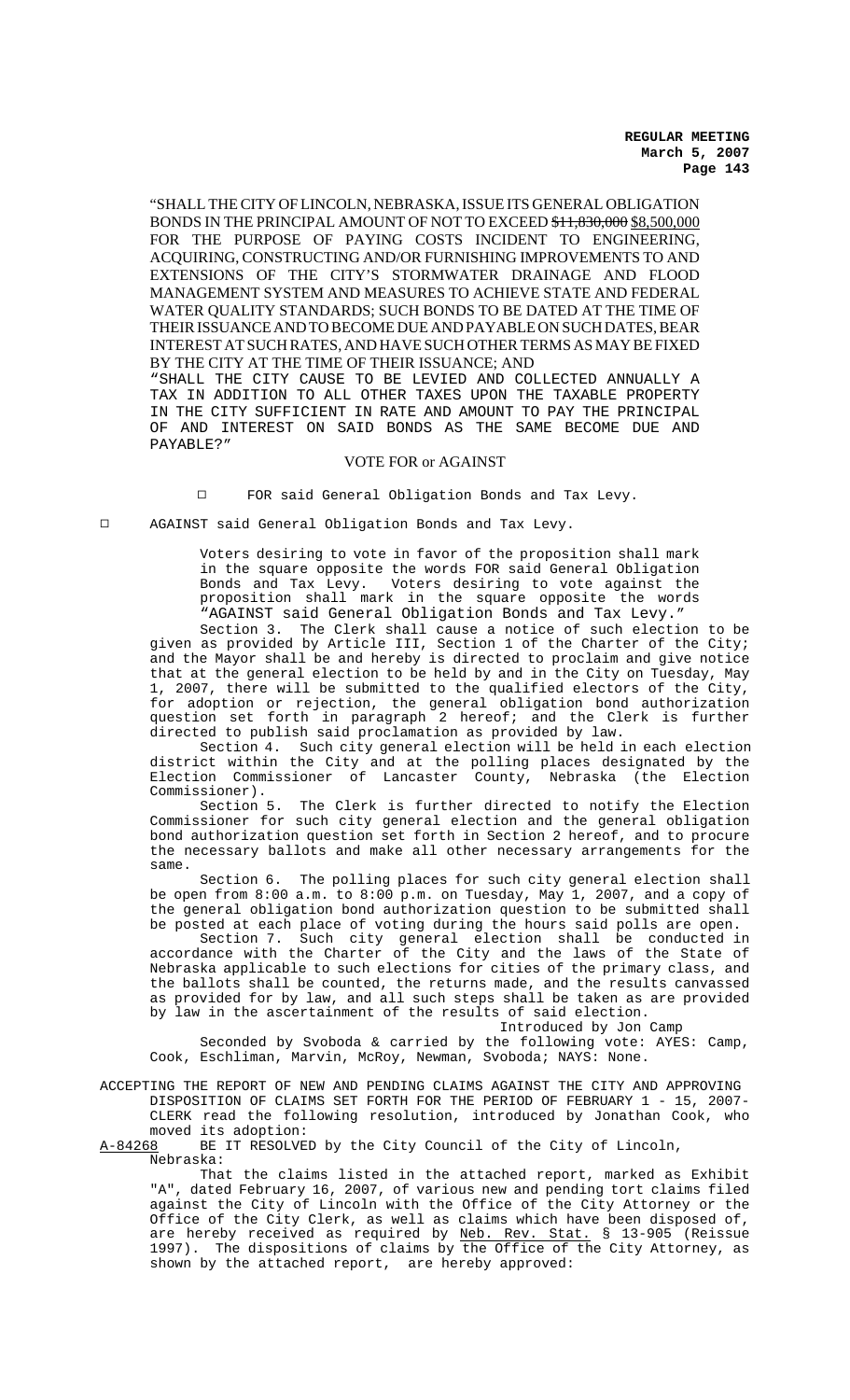| DENIED                  |            | ALLOWED OR SETTLED               |             |
|-------------------------|------------|----------------------------------|-------------|
| State Farm Insurance    |            | Richard Kister                   | \$10,000.00 |
| (Claim No. 27-7735-503) | \$1,657.32 | Georgia Love                     | 35.00       |
| Melissa Harrington      | NAS*       | George Veomett & Marilyn Veomett | 2,600.00    |
| Ray Farley              | 240.00     | Steve Zechmann                   | 375.00      |
| Judith Koss             | NAS*       | Jennifer Deaton                  | 4,207.25    |
| Dorisjune Craig         | 115.84     | Bryan Brandenburgh               | 1,974.90    |
| Amy R. Pigg             | 76.99      |                                  |             |
| Rich Pfeiffer           | 60.00      |                                  |             |
| DeLoris A. McGinnis     | NAS*       |                                  |             |
| Stuart Vculek           | 107.00     |                                  |             |
| Veronica Swim           | NAS*       |                                  |             |
| Mark Lugrain            | 70.98      |                                  |             |

\* No Amount Specified

The City Attorney is hereby directed to mail to the various claimants listed herein a copy of this resolution which shows the final disposition of their claim.

Introduced by Jonathan Cook

Seconded by Marvin & carried by the following vote: AYES: Camp, Cook, Eschliman, Marvin, McRoy, Newman, Svoboda; NAYS: None.

DIRECTING THE CABLE TELEVISION ADVISORY BOARD TO CONDUCT A PERFORMANCE EVALUATION OF TIME WARNER CABLE PURSUANT TO THE CITY'S CABLE TELEVISION FRANCHISE AGREEMENT- CLERK read the following resolution, introduced by Jonathan Cook, who moved its adoption:

A-84269 WHEREAS, the number of cable television customer complaints to the City has increased significantly since Time Warner Cable's decision to change its channel guide and DVR software last fall, dropping the contracted-for Passport service in favor of the company-created Navigator; and

WHEREAS, Time Warner Cable has not over the last several months been able to correct many of the technical difficulties with the Navigator service nor has it provided customers with any price reductions for the widespread failures and malfunctions; and

WHEREAS, Time Warner Cable is using Lincoln customers as test subjects for poorly engineered and poorly tested software; and

WHEREAS, Section 4.5 of the City's Cable Television Franchise Agreement with Time Warner Cable allows the City to hold Performance Evaluations; and

WHEREAS, the City has not yet held a Performance Evaluation related to the current cable television franchise.

NOW, THEREFORE, BE IT RESOLVED by the City Council of the City of Lincoln, Nebraska:

1. That a Performance Evaluation pursuant to Section 4.5 of the Cable Television Franchise Agreement be conducted by the Cable Television Advisory Board as soon as that Board can schedule such evaluation.

2. That the City Law Department review the performance of Time Warner Cable related to any possible franchise violations, FCC violations, or any other regulatory infraction.<br>3. That the topics for the

That the topics for the Performance Evaluation by the Cable Television Advisory Board shall include an examination of:

- a) the introduction of the Navigator service,
- b) the current status of the Navigator service,
- c) the efforts undertaken by Time Warner Cable to resolve the customer complaints related to the Navigator service,
- d) what should be done to fairly compensate customers for service failures, and
- e) any other technical or customer service issue as determined by the Cable Television Advisory Board.

4. That upon completion of the evaluation by the Cable Television Advisory Board and the review by the City Law Department, a report shall be made to the City Council of the findings of such evaluation and review, along with any recommendations.

5. That the City Clerk is directed to send a copy of this Resolution to Elizabeth Scarborough, President-Nebraska Division, Time Warner Entertainment - Advance/Newhouse Partnership, 5400 South 16th Street, Lincoln, Nebraska 68512.

#### Introduced by Jonathan Cook

Seconded by Marvin & carried by the following vote: AYES: Cook, Marvin, McRoy, Newman; NAYS: Camp, Eschliman, Svoboda.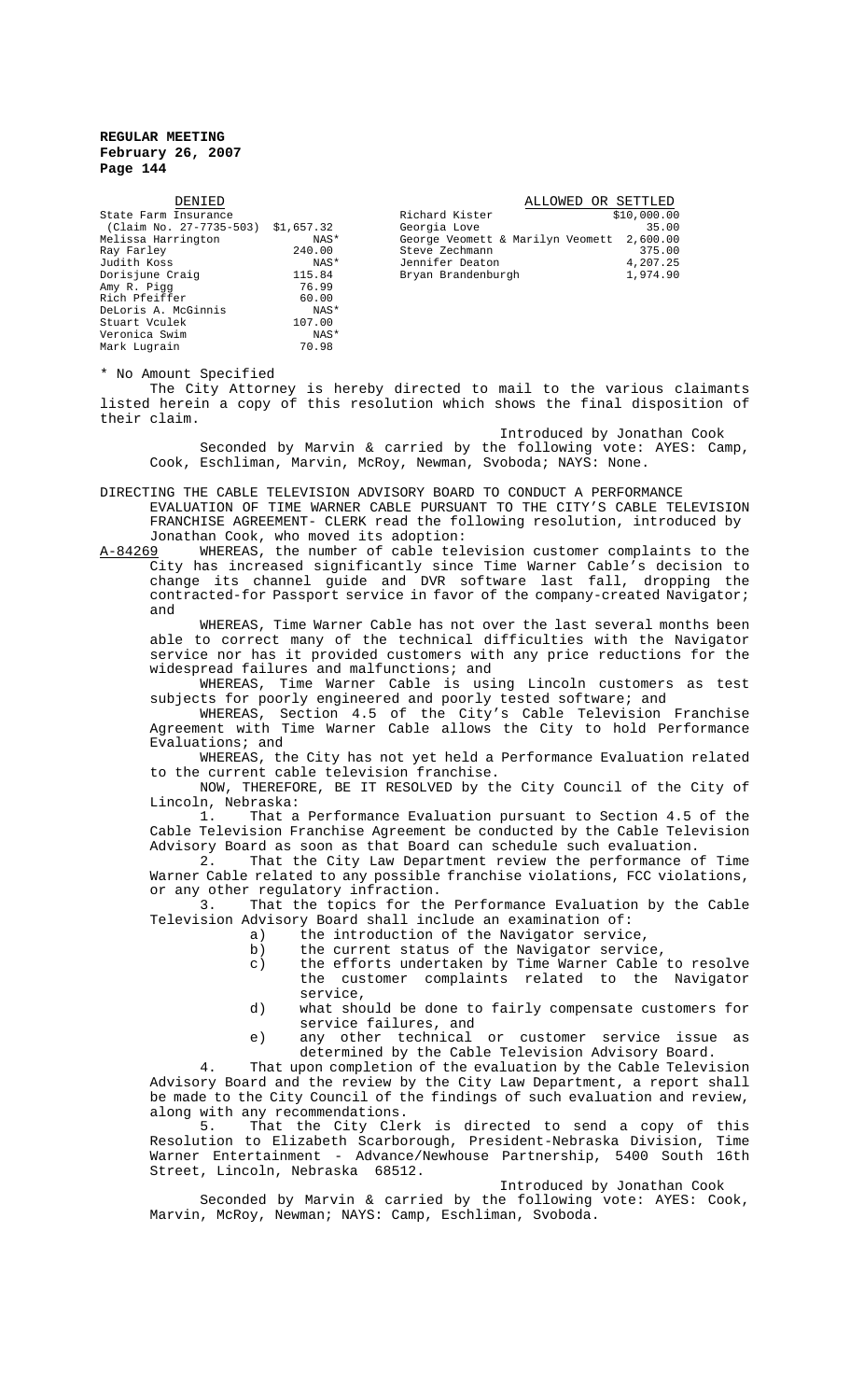APPROVING THE CITY'S APPLICATION FOR GRANT ASSISTANCE FROM THE SAFE ROUTES TO SCHOOL PROGRAM TO REPLACE "WALK/DON'T WALK" PEDESTRIAN SIGNAL INDICATIONS WITH "COUNTDOWN" PEDESTRIAN INDICATIONS THROUGHOUT THE CITY AT SPECIFIED LOCATIONS - CLERK read the following resolution, introduced by Jonathan Cook, who moved its adoption:<br>A-84270 WHEREAS, the City of Li

A-84270 MHEREAS, the City of Lincoln, desires to apply for assistance in the form of a grant from the U.S. Department of Transportation's SAFE ROUTES TO SCHOOL PROGRAM for the purpose of implementing a city-wide plan to replace existing "WALK/DON'T WALK" pedestrian indications with new "Countdown" pedestrian indications at traffic signalized intersections/school crossings; and

WHEREAS, in the interest of providing for the safety and welfare of the pedestrians of the City of Lincoln, it is advisable that pedestrian countdown signal indications should be replaced at various locations around the City; and

WHEREAS, the City of Lincoln is willing to advance funds to finance the project until reimbursed by the grant from the U.S. Department of Transportation's SAFE ROUTES TO SCHOOL PROGRAM, and will be capable of operating, maintaining, and managing the completed project in a safe manner for public use; and

WHEREAS, the City of Lincoln will not undertake and advance funds to finance this project until the City's application for the grant from the SAFE ROUTES TO SCHOOL PROGRAM is approved by the U.S. Department of Transportation.

NOW, THEREFORE, BE IT RESOLVED by the City Council of the City of Lincoln, Nebraska, that the City of Lincoln is authorized to apply for assistance from the SAFE ROUTES TO SCHOOL PROGRAM for the purpose of replacing 656 pedestrian signal indications with new "Countdown" indications throughout the City.

Introduced by Jonathan Cook

Seconded by Camp & carried by the following vote: AYES: Camp, Cook, Eschliman, Marvin, McRoy, Newman, Svoboda; NAYS: None.

- DIRECTING SUBMITTAL TO THE QUALIFIED ELECTORS OF THE CITY A PROPOSED CHARTER AMENDMENT AMENDING ARTICLE IV, SECTION 12 AND ARTICLE VII, SECTION 2 OF THE CHARTER RELATING TO THE DUTIES OF THE MAYOR AND THE POWERS AND DUTIES OF THE PURCHASING DIVISION, RESPECTIVELY, TO PROVIDE CONTRACTS UP TO \$50,000.00 MAY BE APPROVED BY THE MAYOR AND CONTRACTS GREATER THAN \$50,000.00 MUST BE FORMALLY BID, AND TO REPLACE OUTDATED LANGUAGE - PRIOR to reading:
- ESCHLIMAN Moved to change Bill No. 07R-57 by changing the amount of "\$50,000" to \$25,000 and to deal with employee abuse of the bid process through personnel regulations.

Seconded by Camp & carried by the following vote: AYES: Camp, Cook, Eschliman, Marvin, Svoboda; NAYS: McRoy, Newman.

CLERK Read the following resolution, introduced by Jonathan Cook, who moved its adoption as amended:

Seconded by Marvin & carried by the following vote: AYES: None; NAYS: Camp, Cook, Eschliman, Marvin, McRoy, Newman, Svoboda.

The resolution, having **LOST**, was assigned the File **#38-4551** & was placed on file in the Office of the City Clerk.

# **PETITIONS & COMMUNICATIONS**

- SETTING THE HEARING DATE OF MONDAY, MARCH 26, 2007 AT 5:30 P.M. FOR THE APPLICATION OF LINCOLN HOLDINGS LTD DBA OSO BURRITO FOR A CLASS I LIQUOR  $LICENSE$   $LOCATED$   $AT$   $2840$   $S.$   $70^{TH}$   $STREET$  -  $CLERK$   $read$   $the$   $following$ resolution, introduced by Robin Eschliman, who moved its adoption:
- A-84271 BE IT RESOLVED by the City Council, of the City of Lincoln, that a hearing date is hereby set for Mon., March 26, 2007 at 5:30 p.m. or as soon thereafter as possible in the City Council Chambers, County-City Building, 555 S. 10<sup>th</sup> St., Lincoln, NE, for Application of Lincoln Holdings LTD dba OSO Burrito for a Class I liquor license located at 2840 S. 70<sup>th</sup> Street.

If the Police Dept. is unable to complete the investigation by said time, a new hearing date will be set.

Introduced by Robin Eschliman Seconded by Cook & carried by the following vote: AYES: Camp, Cook, Eschliman, Marvin, McRoy, Newman, Svoboda; NAYS: None.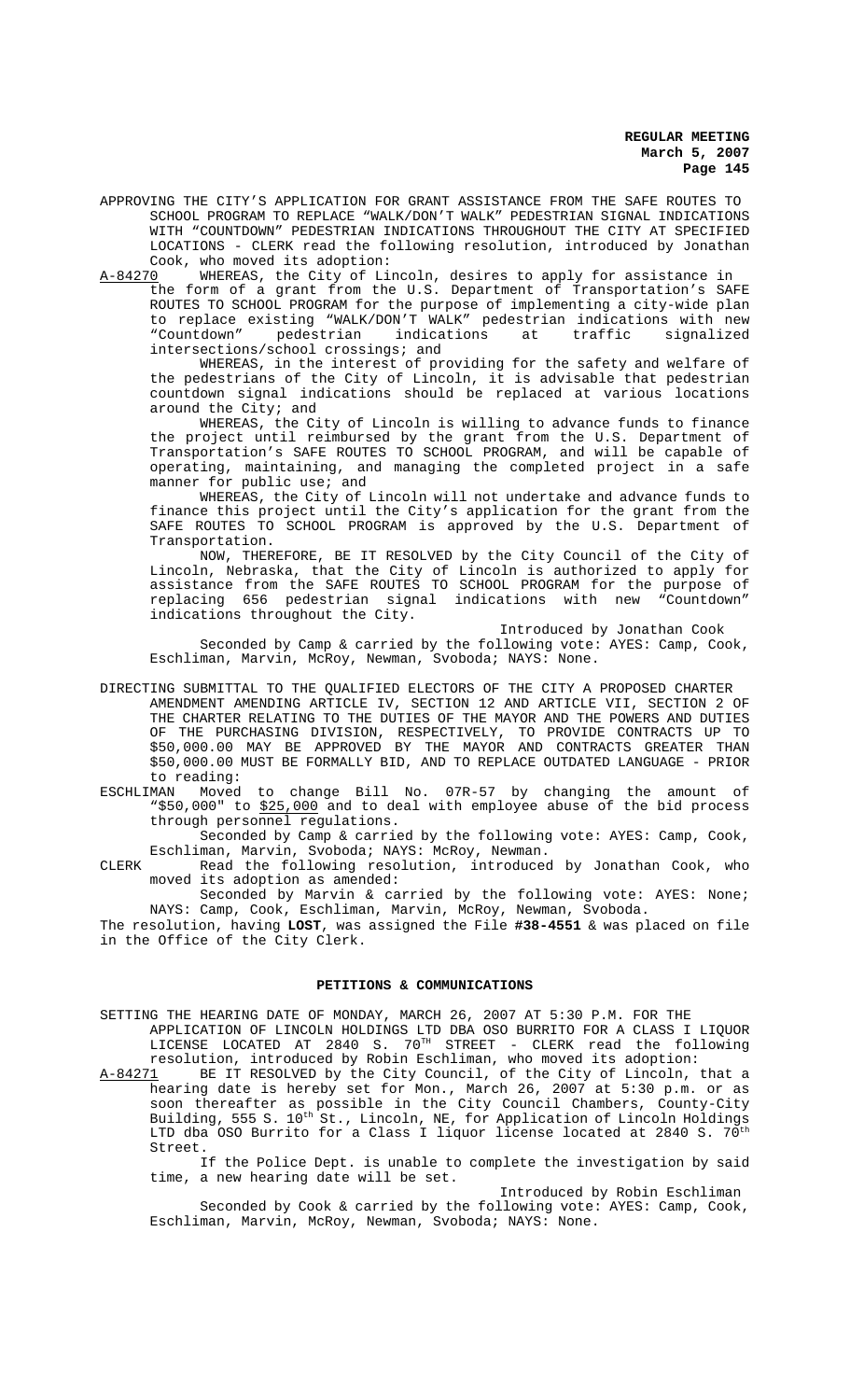SETTING THE HEARING DATE OF MONDAY, MARCH 26, 2007 AT 5:30 P.M. FOR THE APPLICATION OF STAR CITY HOCKEY, LLC LINCOLN STARS FOR A CLASS I LIQUOR LICENSE LOCATED AT 1800 STATE FAIR PARK DRIVE - CLERK read the following

resolution, introduced by Robin Eschliman, who moved its adoption:<br>A-84272 BE IT RESOLVED by the City Council, of the City of Lincoln, A-84272 BE IT RESOLVED by the City Council, of the City of Lincoln, that a hearing date is hereby set for Mon., March 26, 2007 at 5:30 p.m. or as soon thereafter as possible in the City Council Chambers, County-City Building, 555 S. 10<sup>th</sup> St., Lincoln, NE, for Application of Star City Hockey, LLC dba Lincoln Stars for a Class I liquor license located at 1800 State Fair Park Drive.

If the Police Dept. is unable to complete the investigation by said time, a new hearing date will be set.

Introduced by Robin Eschliman Seconded by Cook & carried by the following vote: AYES: Camp, Cook, Eschliman, Marvin, McRoy, Newman, Svoboda; NAYS: None.

SETTING THE HEARING DATE OF MONDAY, MARCH 26, 2007 AT 5:30 P.M. FOR THE

- APPLICATION OF METRO DIVERSIFIED INC. DBA THE OFFICE GENTLEMEN'S CLUB FOR A CLASS C LIQUOR LICENSE LOCATED AT 640 W. PROSPECTOR COURT, SUITE 2 - CLERK read the following resolution, introduced by Robin Eschliman, who moved its adoption:
- A-84273 BE IT RESOLVED by the City Council, of the City of Lincoln, that a hearing date is hereby set for Mon., March 26, 2007 at 5:30 p.m. or as soon thereafter as possible in the City Council Chambers, County-City Building, 555 S. 10<sup>th</sup> St., Lincoln, NE, for Application of Metro Diversified, Inc. dba The Office Gentlemen's Club for a Class C liquor license located at 640 W. Prospector Court, Suite #2.

If the Police Dept. is unable to complete the investigation by said time, a new hearing date will be set.

Introduced by Robin Eschliman

Seconded by Cook & carried by the following vote: AYES: Camp, Cook, Eschliman, Marvin, McRoy, Newman, Svoboda; NAYS: None.

THE FOLLOWING HAVE BEEN REFERRED TO THE PLANNING DEPARTMENT:

Change of Zone 07008 - App. of Olsson Associates for a change from I-2 Industrial Park Dist. to B-1 Local Business Dist. on property located at NW 48<sup>th</sup> Street and W Adams Street.

Change of Zone 07009 - App. of Director of Planning for a change from P Public Use Dist. to R-1 Residential Dist. on property located at Sundance Drive and Campfire Circle.

Change of Zone 07010 - App. of Peter Katt for a change from AG Agricultural Dist. to AGR Agricultural Residential Dist. on property located at 134<sup>th</sup> Street and A Street.

#### **MISCELLANEOUS REFERRALS - NONE**

#### **REPORTS OF CITY OFFICERS**

APPROVING THE DISTRIBUTION OF FUNDS REPRESENTING INTEREST EARNINGS ON SHORT-TERM INVESTMENTS OF IDLE FUNDS DURING THE MONTH ENDED JANUARY 31, 2007 - CLERK read the following resolution, introduced by Robin Eschliman, who moved its adoption:<br>A-84274 BE IT RESOLVE

BE IT RESOLVED by the City Council of the City of Lincoln, Nebraska:

That during the month ended January 31, 2007, \$600,870.23 was earned from the investments of "IDLE FUNDS". The same is hereby distributed to the various funds on a pro-rata basis using the balance of each fund and allocating a portion of the interest on the ratio that such balance bears to the total of all fund balances.

Introduced by Robin Eschliman Seconded by Cook & carried by the following vote: AYES: Camp, Cook, Eschliman, Marvin, McRoy, Newman, Svoboda; NAYS: None.

THE CITY OF LINCOLN'S AUDITED COMPREHENSIVE ANNUAL FINANCIAL REPORT FOR FISCAL YEAR ENDED AUGUST 31, 2006 - CLERK presented said report which was placed on file in the Office of the City Clerk. **(3)**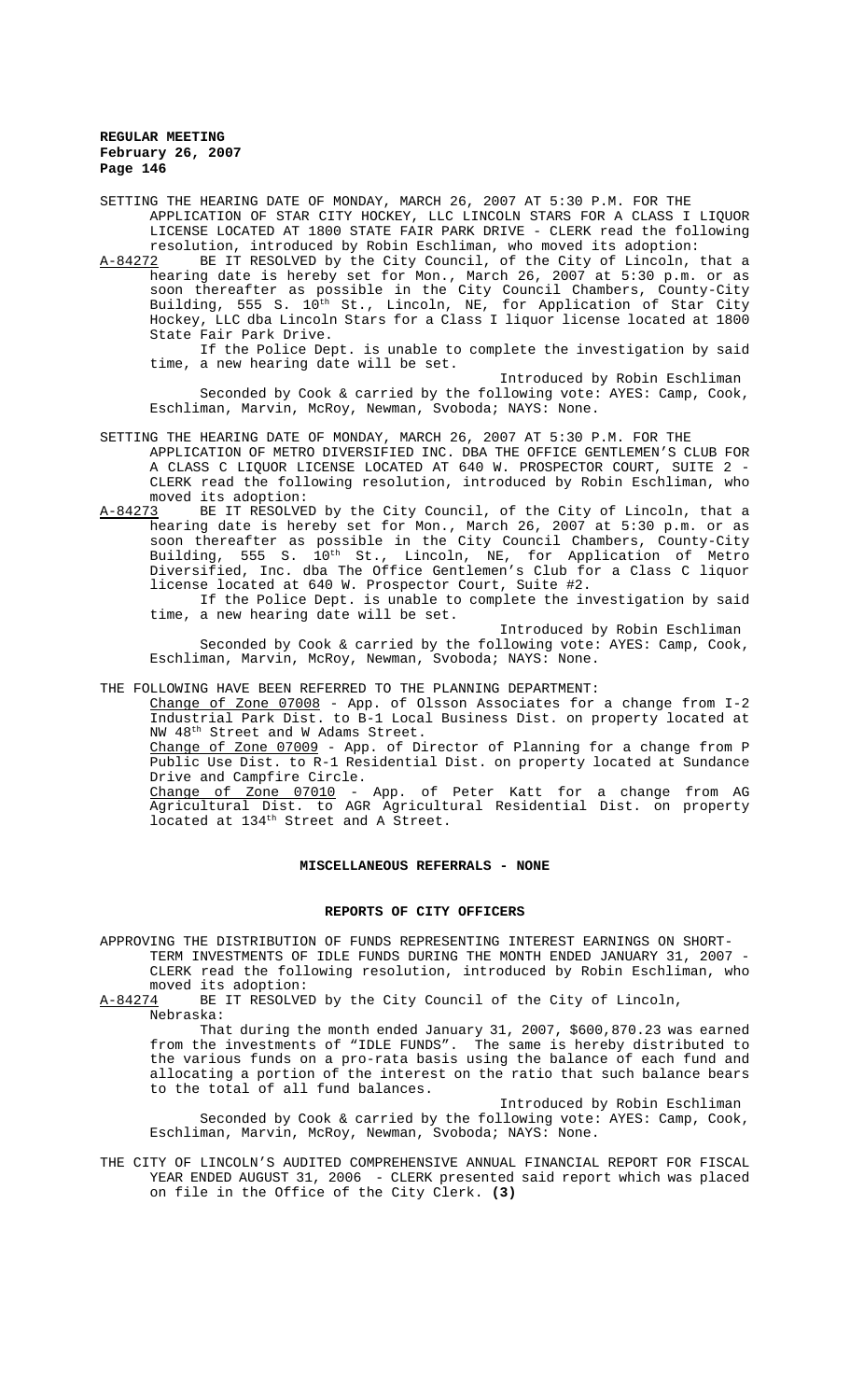REPORT OF CITY TREASURER OF INVESTMENT ACTIVITY FOR THE FIRST QUARTER, FISCAL YEAR 2006-07 - CLERK read the following resolution, introduced by Robin

Eschliman, who moved its adoption:<br>A-84275 BE IT HEREBY RESOLVED BY THE BE IT HEREBY RESOLVED BY THE CITY COUNCIL of the City of Lincoln, Nebraska:

That the Investment Activity report and attached list of investments be confirmed and approved, and the City Treasurer is hereby directed to hold said investments until maturity unless otherwise directed by the City Council.

Introduced by Robin Eschliman

Seconded by Cook & carried by the following vote: AYES: Camp, Cook, Eschliman, Marvin, McRoy, Newman, Svoboda; NAYS: None.

## REAPPOINTING THOMAS SADDLER AND MARY ANNE WELLS TO THE URBAN DESIGN COMMITTEE FOR THREE-YEAR TERMS EXPIRING FEBRUARY 1, 2010 - CLERK read the following resolution, introduced by Jonathan Cook, who moved its adoption:

A-84276 BE IT RESOLVED by the City Council of the City of Lincoln,

Nebraska:

That the reappointment of Thomas Saddler and Mary Anne Wells to the Urban Design Committee for three-year terms expiring February 1, 2010, is hereby approved.

Introduced by Jonathan Cook Seconded by McRoy & carried by the following vote: AYES: Camp, Cook, Eschliman, Marvin, McRoy, Newman, Svoboda; NAYS: None.

# REAPPOINTING JANICE DRIESBACH, KAREN HAND, ROBERT RIPLEY, AND JOE TIDBALL TO THE PARKS AND RECREATION ADVISORY BOARD FOR THREE-YEAR TERMS EXPIRING APRIL 27, 2010 - CLERK read the following resolution, introduced by

Jonathan Cook, who moved its adoption:<br>A-84277 BE IT RESOLVED by the City Counc BE IT RESOLVED by the City Council of the City of Lincoln, Nebraska:

That the reappointment of Janice Driesbach, Karen Hand, Robert Ripley, and Joe Tidball to the Parks and Recreation Advisory Board for three-year terms expiring April 27, 2010 is hereby approved.

#### Introduced by Jonathan Cook

Seconded by McRoy & carried by the following vote: AYES: Camp, Cook, Eschliman, Marvin, McRoy, Newman, Svoboda; NAYS: None.

REAPPOINTING RUSS BAYER TO THE EMERGENCY MEDICAL SERVICES, INC. BOARD OF

DIRECTORS FOR A THREE-YEAR TERM EXPIRING MARCH 28, 2010 - CLERK read the following resolution, introduced by Jonathan Cook, who moved its adoption: A-84278 BE IT RESOLVED by the City Council of the City of Lincoln,

Nebraska:

That the reappointment of Russ Bayer to the Emergency Medical Services, Inc. Board of Directors for a three-year term expiring March 28, 2010 is hereby approved.

Introduced by Jonathan Cook Seconded by McRoy & carried by the following vote: AYES: Camp, Cook, Eschliman, Marvin, McRoy, Newman, Svoboda; NAYS: None.

REAPPOINTING CHRISTI CHAVES TO THE EMERGENCY MEDICAL SERVICES, INC. BOARD OF DIRECTORS FOR A THREE-YEAR TERM EXPIRING MARCH 28, 2010 - CLERK read the

following resolution, introduced by Jonathan Cook, who moved its adoption:<br>A-84279 BE IT RESOLVED by the City Council of the City of Lincoln, BE IT RESOLVED by the City Council of the City of Lincoln, Nebraska:

That the reappointment of Christi Chaves to the Emergency Medical Services, Inc. Board of Directors for a three-year term expiring March 28, 2010 is hereby approved.

Introduced by Jonathan Cook Seconded by McRoy & carried by the following vote: AYES: Camp, Cook, Eschliman, Marvin, McRoy, Newman, Svoboda; NAYS: None.

# ORDINANCES - 1<sup>st</sup> READING & RELATED RESOLUTIONS - NONE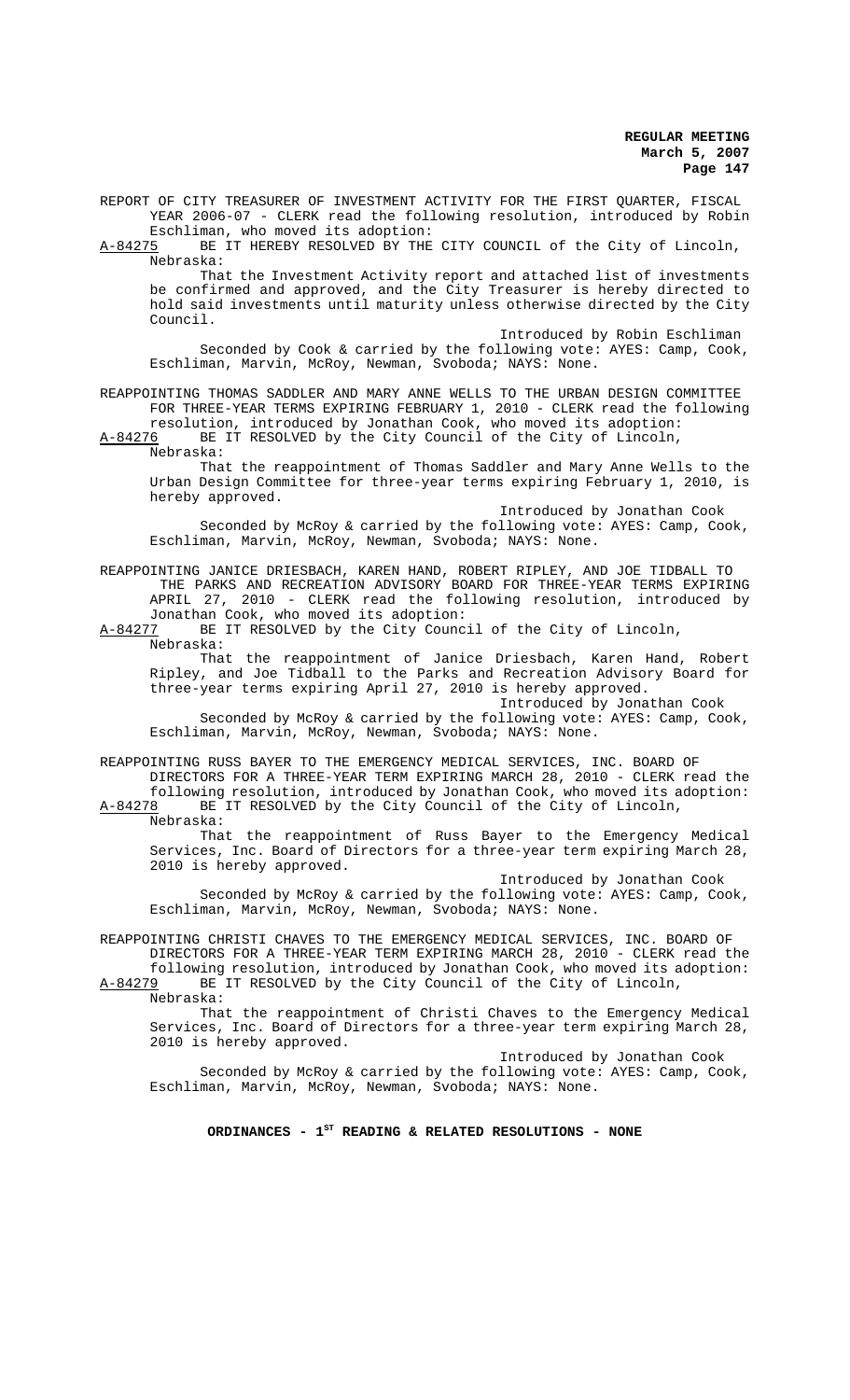# **ORDINANCES - 3RD READING & RELATED RESOLUTIONS (as required)**

AUTHORIZING THE EXECUTION AND DELIVERY OF A LEASE-PURCHASE AGREEMENT WITH UNION BANK & TRUST COMPANY, LINCOLN, NEBRASKA, IN AN AMOUNT NOT TO EXCEED \$6,000,000 FOR THE ACQUISITION BY THE CITY OF STREET LIGHTING EQUIPMENT - CLERK read an ordinance, introduced by Ken Svoboda, authorizing and approving a Lease-Purchase Agreement among the City, Union Bank & Trust Company, as Lessor, and Union Bank & Trust Company, as Registrar and Paying Agent, with respect to the purchase and installation of street light poles and related equipment; approving the issuance, sale and delivery by the Lessor of not to exceed \$6,000,000 aggregate principal amount of certificates of participation in such lease; fixing in part and providing for the fixing in part of certain provisions of the lease; and related matters, the third time.<br>SVOBODA Moved to pass the ordinance

Moved to pass the ordinance as read. Seconded by Cook & carried by the following vote: AYES: Camp, Cook,

Eschliman, Marvin, McRoy, Newman, Svoboda; NAYS: None. The ordinance, being numbered **#18891**, is recorded in Ordinance Book #25, Page

AUTHORIZING AND PROVIDING FOR THE ISSUANCE OF A NORTH 56TH STREET AND ARBOR ROAD REDEVELOPMENT PLAN SUB-PROJECT AREA A TAX ALLOCATION BOND, SERIES 2007 IN A TOTAL PRINCIPAL AMOUNT NOT TO EXCEED \$975,000 - CLERK read an ordinance, introduced by Jon Camp, AN ORDINANCE authorizing and providing for the issuance of a City of Lincoln, Nebraska Tax Allocation Bond, Series 2007, in a total principal amount not to exceed \$975,000 for the purpose of (1) paying the costs of acquiring, purchasing, constructing,<br>reconstructing, improving, extending, rehabilitating, installing, improving, extending, rehabilitating, equipping, furnishing and completing certain public improvements within sub-project Area A in the City's North 56<sup>th</sup> Street and Arbor Road Redevelopment Plan, including acquiring any real estate and/or interests in real estate in connection therewith, and (2) paying the costs of issuance thereof; prescribing the form and certain details of the bond; pledging certain tax revenue and other revenue to the payment of the principal of and interest on the bond as the same become due; creating and establishing funds and accounts; delegating, authorizing and directing the finance director to exercise his independent discretion and judgment in determining and finalizing certain terms and provisions of the bond not specified herein; taking other actions and making other covenants and agreements in connection with the foregoing; and related matters, the third time.

CAMP Moved to pass the ordinance as read.

Seconded by Marvin & carried by the following vote: AYES: Camp, Cook, Eschliman, Marvin, McRoy, Newman, Svoboda; NAYS: None.

The ordinance, being numbered **#18892**, is recorded in Ordinance Book #25, Page

APPROVING THE SALT CREEK 100-YEAR FLOODPRONE AREAS AND REVISED FLOODWAY AS THE BEST AVAILABLE INFORMATION FOR LOCAL FLOOD REGULATION PURPOSES. (RELATED ITEMS: 07R-45, 07-26) (ACTION DATE: 3/5/07)- CLERK read the following resolution, introduced by Jon Camp, who moved its adoption:<br>A-84280 WHEREAS, on May 10, 2004 the Lincoln City Council ado

WHEREAS, on May 10, 2004 the Lincoln City Council adopted Flood Standards for New Growth Areas; and

WHEREAS, on December 5, 2005 the Lincoln City Council adopted text changes to Flood Standards for Existing Urban Areas; and

WHEREAS, the Flood Standards for New Growth Areas and the Flood Standards for Existing Urban Areas identify the regulation of Floodprone Areas and revised Floodway as determined by hydrologic and hydraulic studies completed by the City of Lincoln or other governmental agency, or other acceptable source as approved by the City where this is the best available information; and

WHEREAS, the Mayor's Floodplain Task Force recommended "a new, comprehensive floodplain study and FEMA floodplain mapping effort" for Salt Creek; and

WHEREAS, the City is a Federal Emergency Management Agency (FEMA) cooperating technical partner and has contracted with a consultant to develop revised floodplain mapping for Salt Creek which is a cooperative effort of the City and the Lower Platte South Natural Resources District; and

WHEREAS, a licensed engineer has certified that the work was completed in compliance with the provisions contained in FEMA's Guidelines and Specifications for Flood Hazard Mapping Partners, and the City has submitted a Flood Insurance Rate Map Physical Map Revision application to FEMA for Salt Creek; and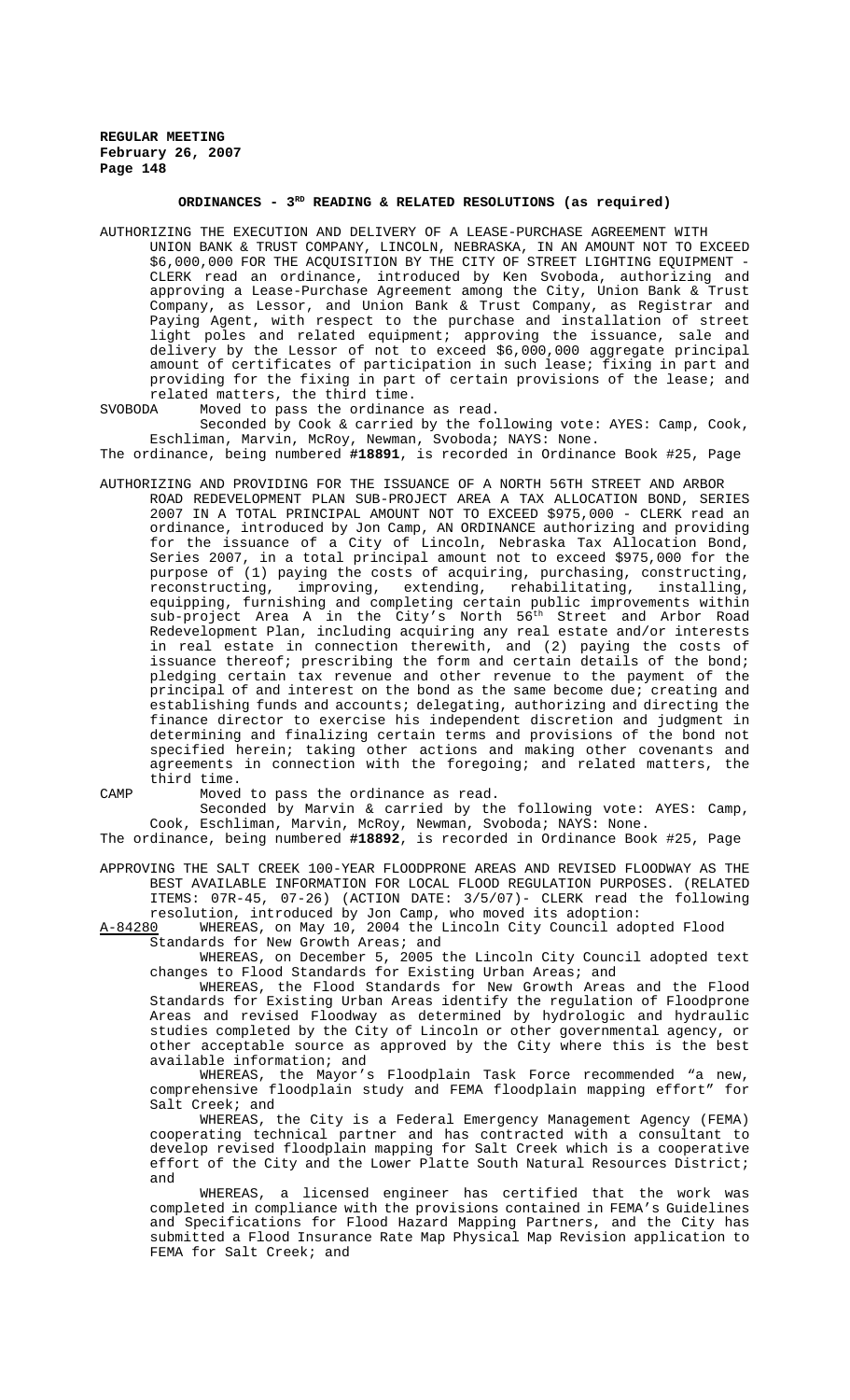WHEREAS, identifying the best available information is in the public interest and intended to protect the public health, safety, and welfare; and

WHEREAS, on\_March 5, 2007 the City Council adopted Ordinance No. 18893, revisions to Chapter 27.52 'Flood Regulations for Existing Urban Area', as a companion ordinance for the Salt Creek Floodprone Areas and revised Floodway to insure that the specified amount of flood storage in each Flood Storage Area as shown on Attachment 2, is preserved by limiting the percentage of allowable fill.

NOW, THEREFORE, BE IT RESOLVED by the City Council of the City of Lincoln, Nebraska:

That the Salt Creek Floodprone Areas and revised Floodway, as shown on Attachments 1 and 2, are hereby adopted as the best available information and shall be utilized as the best available information in any circumstance where this information is more restrictive than the FEMA Floodplain or Floodway, until such time as the City of Lincoln adopts the revised FEMA Floodplain Map for Salt Creek.

Introduced by Jon Camp

Seconded by Marvin & carried by the following vote: AYES: Camp, Cook, Eschliman, Marvin, McRoy, Newman, Svoboda; NAYS: None.

CHANGE OF ZONE 07001 - AMENDING CHAPTER 27.52 OF THE LINCOLN MUNICIPAL CODE RELATING TO FLOOD REGULATIONS FOR EXISTING URBAN AREA BY AMENDING SECTION 27.52.020 TO ADD DEFINITIONS FOR 100-YEAR FLOOD ELEVATION, DEVELOPMENT<br>AREA, FILL, FLOOD STORAGE AREA OR SALT CREEK FLOOD STORAGE AREA, FLOOD STORAGE AREA OR SALT CREEK FLOOD STORAGE AREA, PERCENTAGE OF ALLOWABLE FILL, AND SINGLE-FAMILY RESIDENTIAL BUILDING, AND BY ADDING A NEW SECTION 27.52.035 TO ADOPT STANDARDS FOR DEVELOPMENT WITHIN THE SALT CREEK FLOOD STORAGE AREAS. (RELATED ITEMS: 07R-45, 07-26) - CLERK read an ordinance, introduced by Jon Camp, amending Chapter 27.52 of the Lincoln Municipal Code relating to Flood Regulations for Existing Urban Area by amending Section 27.52.020 to add definitions for 100-year Flood Elevation, Development Area, Fill, Flood Storage Area or Salt Creek Flood Storage Area, Percentage of Allowable Fill, and Single-Family Residential Building; by adding a new section numbered 27.52.035 to adopt standards for development within the Salt Creek Flood Storage Areas; and by repealing Section 27.52.020 of the Lincoln Municipal Code as hitherto existing, the third time.

CAMP Moved to pass the ordinance as read.

Seconded by Marvin & carried by the following vote: AYES: Camp, Cook, Eschliman, Marvin, McRoy, Newman, Svoboda; NAYS: None.

The ordinance, being numbered **#18893**, is recorded in Ordinance Book #25, Page

## **REGISTERED TO SPEAK SESSION - NONE**

# **OPEN MICROPHONE SESSION - NONE**

### **MISCELLANEOUS BUSINESS**

#### **PENDING -**

CAMP Moved to extend the Pending List to March 12, 2007. Seconded by Cook & carried by the following vote: AYES: Camp, Cook, Eschliman, Marvin, McRoy, Newman, Svoboda; NAYS: None.

#### **UPCOMING RESOLUTIONS -**

CAMP Moved to approve the resolutions to have Public Hearing on March 12, 2007.

Seconded by Cook & carried by the following vote: AYES: Camp, Cook, Eschliman, Marvin, McRoy, Newman, Svoboda; NAYS: None.